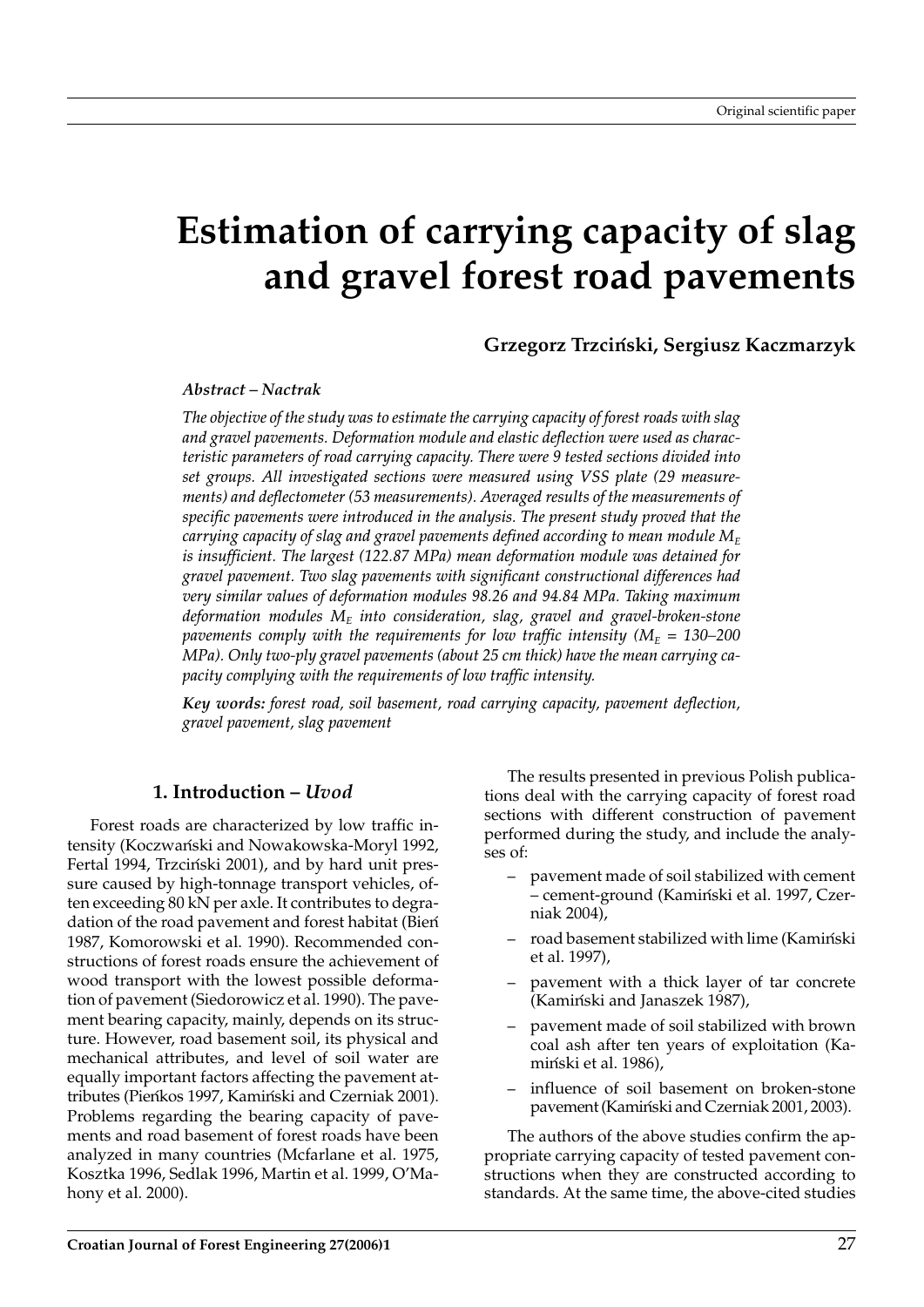confirm the significant influence of road basement on pavement bearing capacity of forest road, which, in extreme cases, can cause the decrease of deformation module up to 300 % (Kamiński and Czerniak 2001).

According to the number of vehicles a day (with 80 kN load on axle-tree) there are 3 categories of forest roads in National Forests, whose construction of pavement was described:

- 1. First category roads (more than 14 vehicles a day) with bituminous pavement on broken- -stone and cement-ground foundation,
- 2. Second category roads (6–13 vehicles a day) with two-ply pavement (gravely, slag, broken- -stone),
- 3. Third category road with low traffic (less than 6 vehicles a day) with one-ply pavement (soil, gravelly, slag).

Roads with gravel pavement account for 4 %, and with slag pavement for 3.6 % of all existing roads in the Polish National Forests. The share of this type of roads follows the predominant pavements with soil road structure, which account for 86.9 %. However, a specific road, classified during any inventory as a particular type of pavement, often has a structure not complying with forest roads standards and requirements. In such a case there is an urgent need for the analysis of the carrying capacity of the actually existing gravel and slag pavement structures of forest roads with soil basement in order to propose their improvement and to avoid such cases in road construction in future.

The objective of the study was to estimate the carrying capacity of the actually existing structures of gravel and slag pavements of forest roads built on different soil basements. The scope of the research contained a selection of tested sections, analysis of pavement structures, estimation of road basement, measurement of pavement deformation and calculation of deformation module and elastic deflection of the pavement.

## **2. Working methods –** *Metode rada*

Deformation module  $M_E$  (MPa) is a measure of pavement or soil basement bearing capacity, determined as the ratio of a unit load increase to the increase of the tested area deformation in a certain range of unit loads, multiplied by the diameter of a loading plate (Polish Norms).

Elastic deflection value  $U_s$  (mm) is calculated as a double difference between deflection of a loaded pavement and the deflection after its complete relief. It indicates the ability of the pavement construction to endure loads.

The tested sections were selected on the basis of a pavement construction, type of road basement (determined on the basis of a forest district soil map, and confirmed in laboratory studies), and forest site type. All tested sections were 10 meters long, and located in places characterized by homogeneous pavement and road basement. Laboratory studies included the determination of the soil granulometric composition in accordance with the requirements of the Polish Norms (PN).

An actual pavement construction of a particular test section of the road was determined using 0.5 m deep pavement outcrops, recorded in photographs with the determined outcrop measure.

The determination of a deformation module  $M_{\text{E}}$ of the pavement and road basement was made using VSS plate 30 cm in diameter, in accordance with the requirements of the Polish Norms BN-64/8931-02, using unit load up to 0.55 MPa.  $M<sub>E</sub>$  was calculated in the range of unit loads from 0.25 to 0.35 MPa. The measurements performed with the use of VSS plate were made on the road rut surface, where the vehicles wheels move. At least 3 measurements were made on each test section. When the results showed considerable differences, additional measurements were made. The measurements were performed using VSS plate together with a Benkelman's deflectometer with automated data collection. High-tonnage vehicles designed for wood transport were used as counterweight (Fig. 1). A total of 29 measurements were made using VSS plate on all tested sections. The obtained results of measurements and calculated deformation modules were arranged according to the pavement construction, type of soil base-



**Figure 1** Set of measuring apparatus to VSS tests *Slika 1.Mjerna oprema za odre|ivanje modula deformacije VSS testom*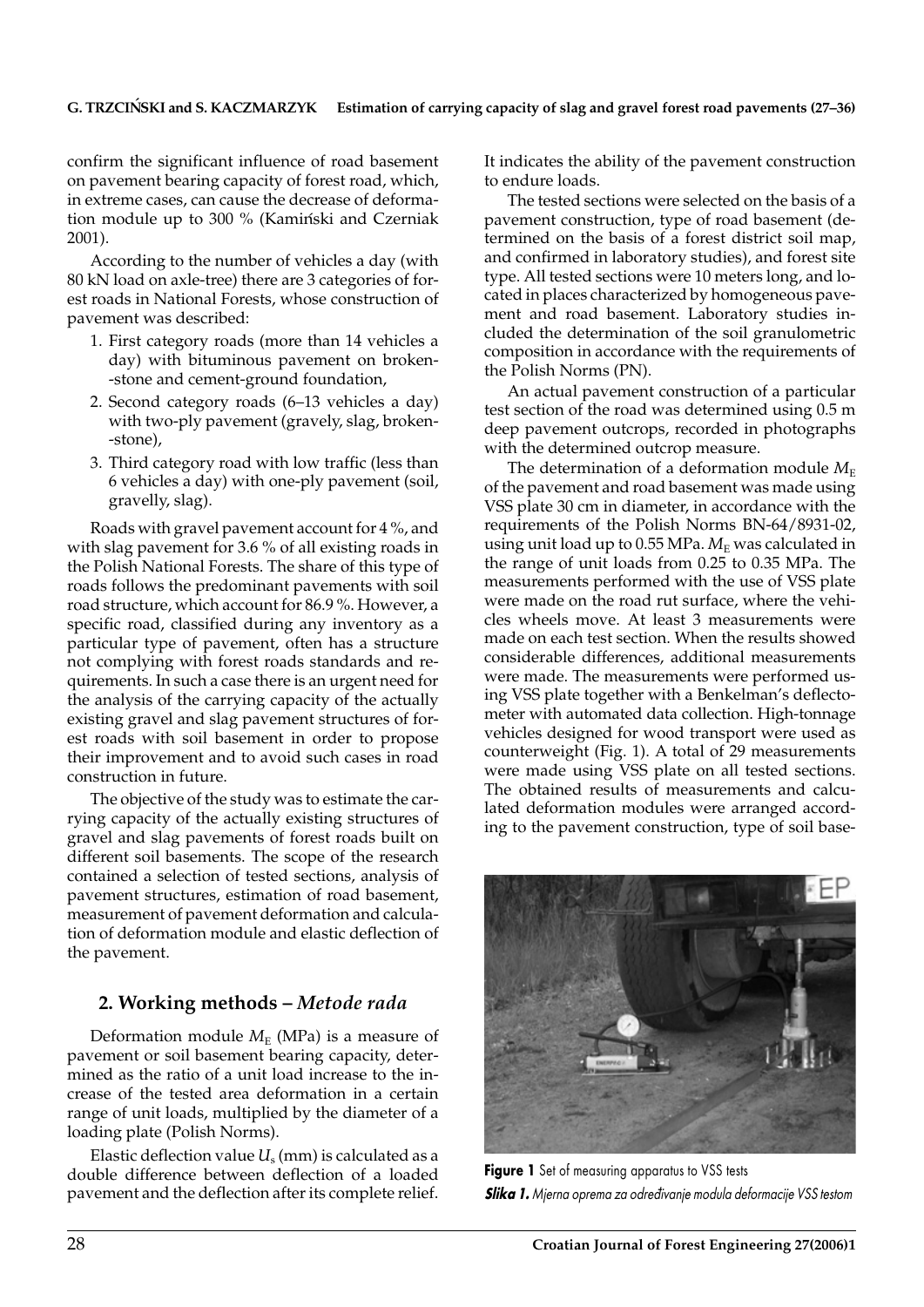#### Estimation of carrying capacity of slag and gravel forest road pavements (27-36) G. TRZCIŃSKI and S. KACZMARZYK

ment, and forest site type. Further, the results were characterized by mean values and presented with a minimum and maximum value together with a graph of mean deformations.



Figure 2 Measurement of the pavement deflection using Benkelman's deflectometer

**Slika 2.** Izmjera elastičnoga progiba kolničke konstrukcije primjenom *Benkelmanova deflektometra*

The measurements of the pavement deflection using Benkelman's deflectometer were made in accordance with the requirements of the variant I of the Polish Norms BN-70/8931-06: a load and elastic deflection during moving downhill was calculated. Six measurements were made on each experimental section. The distance between the testing points was 6 m, so that the vehicle could cross the required distance in accordance with PN. The measurement was performed between identical wheels of the rear axle of a Volvo transport vehicle on the area of a pavement rut (Fig. 2). Elastic deflection was calculated for all six measurements, and than the mean value of the deflection for the whole section was used for further analyses and comparisons. The significance of difference of the deformation module and elastic deflection between groups was tested using ANOVA and multiple range tests performed in Statgraphics® Plus for Windows software.

# **3. Research area –** *Podru~je istra`ivanja*

For research purpose 9 test sections were established and marked in the forest road network of Gidle forest district in south Poland. Four test sections were located on roads with slag pavement, 4 on roads with gravel pavement, and one on gravel-broken stone pavement. The detailed characteristics of the tested sections are presented in Table 1.

The tested sections S1 and S2 were on the road with slag pavement with the thickness of construction layers up to a standard second category road with increased traffic. The construction of the section S4 pavement was carried out in compliance with the requirements of the applicable standards for roads with low traffic intensity. The thickness of the pave-

| Tested section<br>Oznaka<br>pokusne<br>dionice | Road number/<br>forest district<br>Sumska cesta/<br>šumsko područje | Sector/<br>separation<br>Odjel/odsjek | Forest site<br>type<br>Tip sastojine | Pavement type<br>Vrsta kolničke<br>konstrukcije | Pavement thickness<br>Debljina kolničke konstrukcije                             | Road basement<br>(from a soil map)<br>Posteljica ceste<br>(sa pedološkog zemljovida) |
|------------------------------------------------|---------------------------------------------------------------------|---------------------------------------|--------------------------------------|-------------------------------------------------|----------------------------------------------------------------------------------|--------------------------------------------------------------------------------------|
| S1                                             | 51 / Gidle                                                          | $156/$ i                              | FMC*                                 | Slag<br>Šljaka                                  | 10 cm of slag, 15 cm of sand<br>10 cm šljake, 15 cm pijeska                      | Loose and poorly clayey<br>sands, deep<br>Slabo glinoviti duboki pijesak             |
| S <sub>2</sub>                                 | $51/$ Gidle                                                         | 155/a                                 | MC*                                  | Slag<br>Šljaka                                  | 18-20 cm of slag<br>18-20 cm šljake                                              | Loose and poorly clayey<br>sands, deep<br>Slabo glinoviti duboki pijesak             |
| S <sub>3</sub>                                 | 70 / Dabrowa                                                        | 40/h                                  | $FC*$                                | Slag<br>Šljaka                                  | 5-7 cm of slag with addition<br>of gravel<br>5-7 cm šljake s dodatkom<br>šljunka | Loose and poorly clayey<br>sands, deep<br>Slabo glinoviti duboki pijesak             |

**Table 1** Detailed characteristics of the tested points *Tablica 1. Detaljan opis pokusnih dionica {umskih cesta*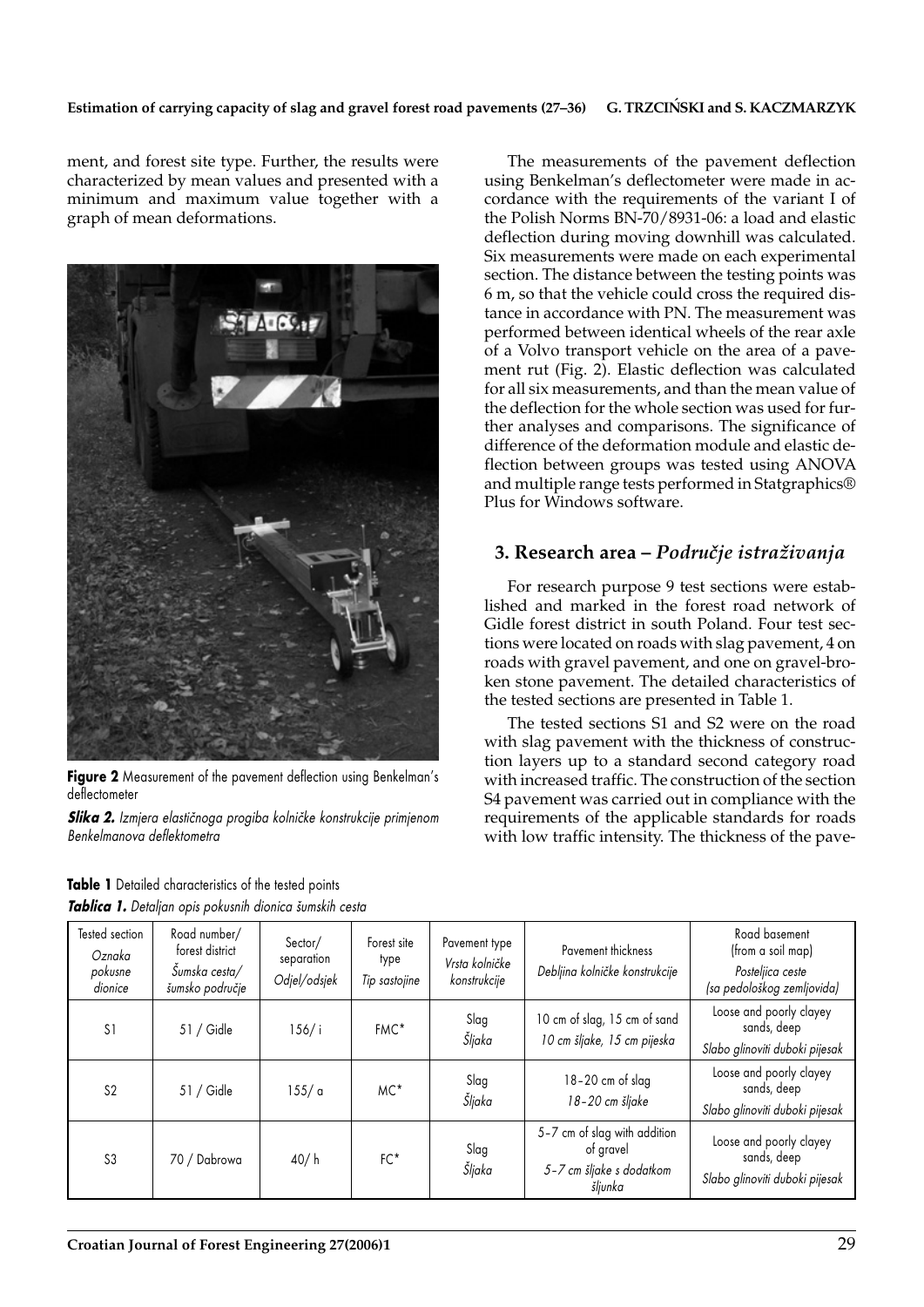| S4              | 91 / Dabrowa                         | $154/h - j$   | FMC <sup>*</sup> | Slag<br>Šljaka                             | $12 - 14$ cm of slag<br>12-14 cm šljake                                             | Loose and poorly clayey<br>sands, deep<br>Slabo glinoviti duboki pijesak                                                                |
|-----------------|--------------------------------------|---------------|------------------|--------------------------------------------|-------------------------------------------------------------------------------------|-----------------------------------------------------------------------------------------------------------------------------------------|
| Gr1             | near 33 / Gidle                      | 68/i-69/c     | $FC*$            | Gravel<br>Šljunak                          | 25 cm of gravelly<br>25 cm šljunka                                                  | Loose and poorly clayey<br>sands, deep<br>Slabo glinoviti duboki pijesak                                                                |
| Gr2             | near 35 / Gidle                      | $60/c - 61/a$ | $FC*$            | Gravel<br>Šljunak                          | 22-25 cm of gravelly<br>22-25 cm šljunka                                            | Loose and poorly clayey<br>sands, deep<br>Slabo glinoviti duboki pijesak                                                                |
| Gr <sub>3</sub> | Continuation<br>of road<br>number 94 | 192/ a        | FMC <sup>*</sup> | Gravel<br>Šljunak                          | 12-15 cm of gravelly<br>12-15 cm šljunka                                            | Loose and poorly clayey<br>sands, up to 1.6 m on clayey<br>sand<br>Slabo glinoviti pijesak dubine<br>1.6 <sub>m</sub>                   |
| Gr4             | 71 / Dabrowa                         | $41/c - 36/c$ | $FC*$            | Gravel<br>Šljunak                          | 10-12 cm of gravel<br>10-12 cm šljunka                                              | Loose and poorly clayey<br>sands, deep<br>Slabo glinoviti duboki pijesak                                                                |
| GrBn            | 73 near forester's<br>Dabrowa        | 68/f          | FMC*             | Gravel-<br>broken-stone<br>Šljunak-tucanik | 5 cm of gravel $12 - 15$ cm<br>of broken-stone<br>5 cm šljunka 12-15 cm<br>tucanika | Loose and poorly clayey<br>sands, up to 1.6 m on medium<br>and consistent clay<br>Slabo glinoviti pijesak dubine<br>1,6 m na glinencima |

**Table 1** Detailed characteristics of the tested points (continued) **Tablica 1.** Detaljan opis pokusnih dionica šumskih cesta (nastavak)

FMC\*- fresh mixed coniferous forest, MC\*- moist coniferous forest, FC\*- fresh coniferous forest *FMC\* - mješane šume četinjača, MC\* - vlažne šume četinjača, FC\* - šume četinjača* 

ment of section S3 was small and failed to comply with the requirements for one-ply constructions. Sections Gr3 and Gr4 had one-ply gravel pavement designed for roads with low traffic load. Pavement thickness of sections Gr1 and Gr2 was designed for forest roads of the second category.

# **4. Results and discussion –** *Rezultati i rasprava*

### **4.1 Deformation module using VSS plate –** *Modul deformacije odre|en VSS plo~om*

The least 2.03 mm deflection was observed under maximum load (0.55 MPa) for slag one-ply pavement (S4), which was simultaneously characterized by the least constant 0.67 mm deformation after the load removal (Table 2).

When two-ply slag pavements with better construction were tested, similar results were obtained (2.32 and 1.39 mm, respectively) only for section S2. Measurements of slag pavement on a sand basement (S1) demonstrated the largest deformations (2.96 and 1.69 mm) in the group of slag pavements.

The analysis of graphs of slag pavements deformations show that their structure is not dependent on the number and thickness of construction layers (Fig. 3). Soft and regular shape of the graph was obtained for the pavement S4 located in FMC habitat. The slag pavement (S3) with 50 mm slag thickness showed a significant increase of deformation (0.52 mm) under loads between 0.10 and 0.15 MPa.

The observed considerable increase of deformation (ranging between 0.25 and 0.05 mm) under the load of 0.05 MPa for the pavements S1 and S3 indicate poor condensation in comparison with the results obtained for S2 and S4.

The tested section with the gravel layer of the largest thickness Gr1 showed the lowest values of deformation (1.78 and 0.99 mm) obtained for gravel pavements. In case of gravel pavement on clayey sand basement (Gr3-one-ply) in FMC habitat, a maximum deformation 2.72 and 1.73 was established after the completed research (Table 3).

There were two gravel pavements (Gr1 and Gr2) located on loose and poorly clayey sand basement with a similar pavement thickness. The obtained mean results of pavement deformation varied 0.4 mm at the maximum (Fig. 4). The large growth of deformation under increasing load was observed for one-ply gravelly pavement Gr3.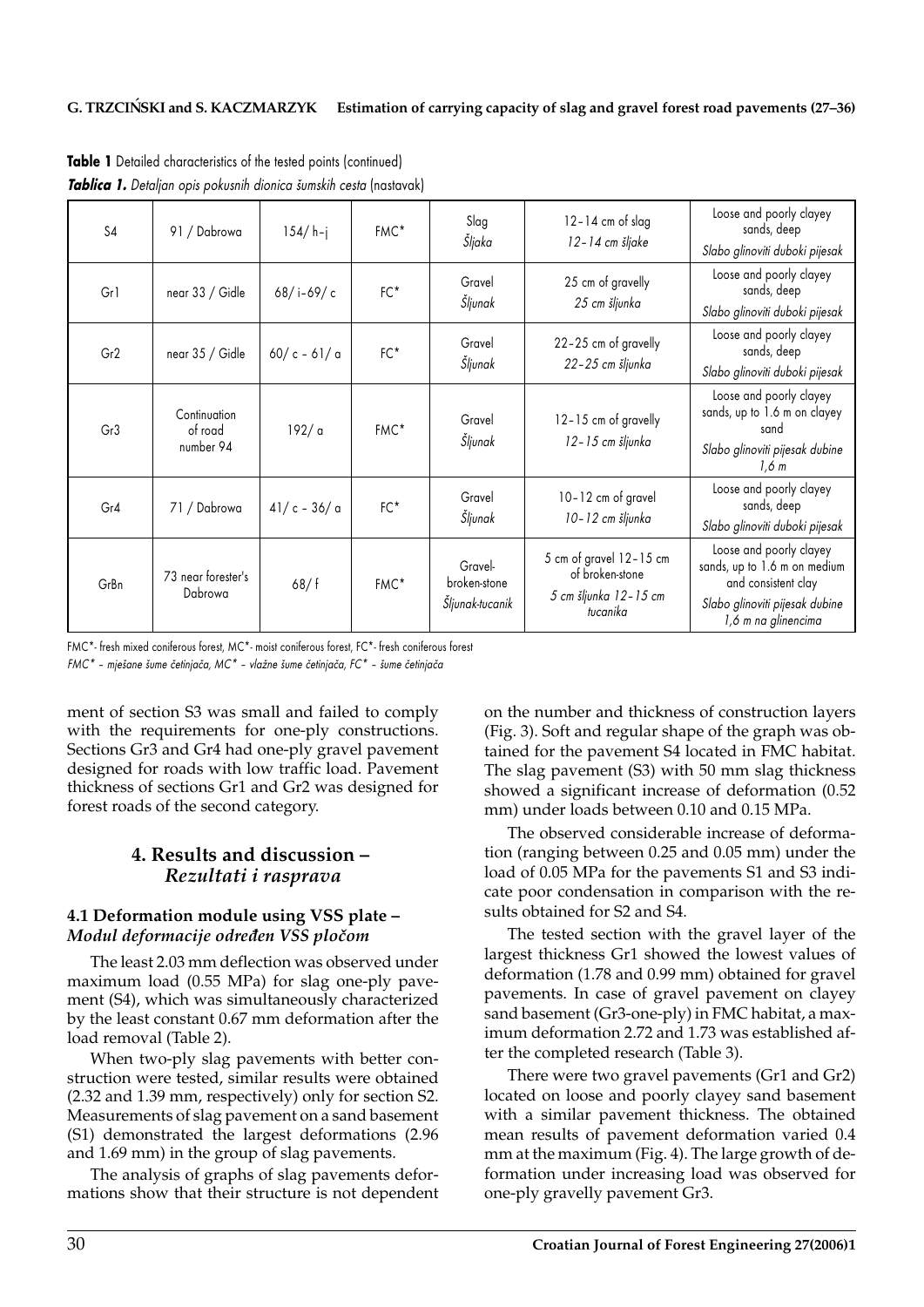| Pressure, MPa<br>Tlak, MPa                           | 0.00 | 0.05                                                               | 0.10 | 0.15 | 0.20 | 0.25 | 0.30 | 0.35 | 0.40 | 0.45 | 0.50 | 0.55 |
|------------------------------------------------------|------|--------------------------------------------------------------------|------|------|------|------|------|------|------|------|------|------|
| Tested section<br>Oznaka pokusne dionice             |      | Deformation under pressure, mm<br>Deformacija zbog opterećenja, mm |      |      |      |      |      |      |      |      |      |      |
| S <sub>1</sub>                                       | 0.00 | 0.24                                                               | 0.60 | 0.94 | .21  | .54  | 1.81 | 2.08 | 2.29 | 2.54 | 2.73 | 2.96 |
| S <sub>2</sub>                                       | 0.00 | 0.37                                                               | 0.70 | 0.98 | 1.15 | 1.35 | 1.50 | 1.68 | 1.82 | 1.94 | 2.19 | 2.32 |
| S <sub>3</sub>                                       | 0.00 | 0.38                                                               | 0.64 | 1.16 | .43  | .65  | 1.87 | 2.10 | 2.28 | 2.43 | 2.58 | 2.73 |
| S4                                                   | 0.00 | 0.25                                                               | 0.48 | 0.70 | 0.90 | 1.10 | 1.24 | 1.41 | 1.58 | 1.72 | 1.89 | 2.03 |
| Deformation under relief, mm<br>Dubina kolotraga, mm |      |                                                                    |      |      |      |      |      |      |      |      |      |      |
| S <sub>1</sub>                                       | 1.69 |                                                                    | 2.40 |      | 2.75 |      | 2.88 |      | 2.93 |      |      | 2.96 |
| S <sub>2</sub>                                       | 1.39 |                                                                    | 2.07 |      | 2.27 |      | 2.33 |      | 2.33 |      |      | 2.32 |
| S3                                                   | 1.73 |                                                                    | 2.41 |      | 2.65 |      | 2.71 |      | 2.72 |      |      | 2.73 |
| S <sub>4</sub>                                       | 0.67 |                                                                    | .21  |      | .81  |      | 2.00 |      | 2.06 |      |      | 2.03 |

**Table 2** Mean values of deformations for slag pavements

**Tablica 2.** Srednje vrijednosti deformacije kolničke konstrukcije izvedene od šljake



**Figure 3** Deformations for slag pavements **Slika 3.** Deformacije kolničke konstrukcije izvedene od šljake

The values of deformation for gravel pavements Gr3 and Gr4 indicate the influence of road basement on parameters of the pavement bearing capacity. Also, gravel–broken stone (GrBn) pavement was characterized by greater deformation under less favorable soil conditions.

Mean, maximum and minimum values of deformation module were calculated for particular pavements based on results of studies performed using VSS plate. These values are presented in Table 4. The largest 122.87 MPa mean deformation module was detained for gravel pavement Gr1. Two slag pavements S2 and S4 with significant constructional differences had very similar values of deformation modules, 98.26 and 94.84 MPa, respectively. Statistic analysis (ANOVA) demonstrated no significant difference between deformation modules of the tested pavements, and multiple range tests demonstrated a significant difference between the results obtained for Gr1 and Gr2, Gr3 and slag pavement S1 and S3.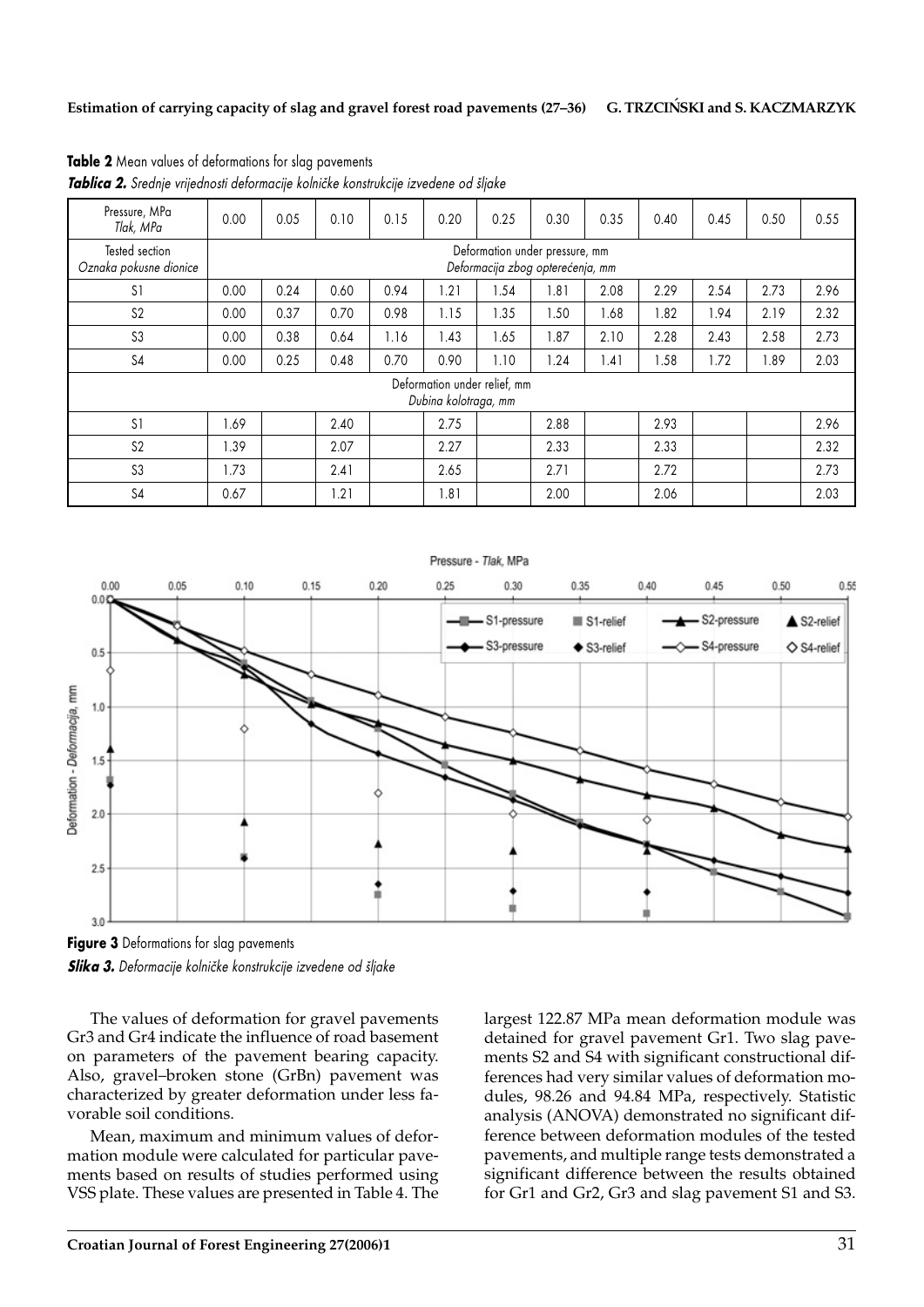#### **G. TRZCIN´SKI and S. KACZMARZYK Estimation of carrying capacity of slag and gravel forest road pavements (27–36)**

| Pressure, MPa<br>Tlak, MPa               | 0.00                                                               | 0.05 | 0.10 | 0.15 | 0.20 | 0.25 | 0.30 | 0.35 | 0.40 | 0.45 | 0.50 | 0.55 |
|------------------------------------------|--------------------------------------------------------------------|------|------|------|------|------|------|------|------|------|------|------|
| Tested section<br>Oznaka pokusne dionice | Deformation under pressure, mm<br>Deformacija zbog opterećenja, mm |      |      |      |      |      |      |      |      |      |      |      |
| Gr1                                      | 0.00                                                               | 0.23 | 0.46 | 0.69 | 0.90 | 1.07 | 1.19 | 1.33 | 1.44 | 1.57 | 1.67 | 1.78 |
| Gr <sub>2</sub>                          | 0.00                                                               | 0.18 | 0.48 | 0.78 | 1.01 | 1.27 | 1.48 | 1.63 | 1.79 | 1.93 | 2.07 | 2.22 |
| Gr <sub>3</sub>                          | 0.00                                                               | 0.40 | 0.88 | 1.24 | 1.46 | 1.73 | 1.91 | 2.09 | 2.25 | 2.44 | 2.57 | 2.72 |
| Gr4                                      | 0.00                                                               | 0.31 | 0.60 | 0.90 | 1.10 | 1.37 | 1.59 | 1.75 | 1.95 | 2.18 | 2.36 | 2.56 |
| GrBn                                     | 0.00                                                               | 0.32 | 0.68 | 0.97 | 1.21 | 1.46 | 1.64 | 1.81 | 1.98 | 2.12 | 2.27 | 2.46 |
|                                          | Deformation under relief, mm<br>Dubina kolotraga, mm               |      |      |      |      |      |      |      |      |      |      |      |
| Gr1                                      | 0.99                                                               |      | .48  |      | 1.72 |      | 1.76 |      | 1.78 |      |      | 1.78 |
| Gr2                                      | 1.34                                                               |      | 1.88 |      | 2.11 |      | 2.18 |      | 2.21 |      |      | 2.22 |
| Gr <sub>3</sub>                          | 1.73                                                               |      | 2.47 |      | 2.66 |      | 2.73 |      | 2.74 |      |      | 2.72 |
| Gr4                                      | 1.46                                                               |      | 2.20 |      | 2.44 |      | 2.54 |      | 2.57 |      |      | 2.56 |
| GrBn                                     | 1.34                                                               |      | .86  |      | 2.03 |      | 2.13 |      | 2.22 |      |      | 2.46 |

**Table 3** Mean values of deformations for gravelly pavements **Tablica 3.** Srednje vrijednosti deformacije kolničke konstrukcije izvedene od šljunka



**Figure 4** Deformation of gravel pavements **Slika 4.** Deformacije kolničke konstrukcije izvedene od šljunka

The lack of significant difference between deformation modules of pavements with different thickness (for example Gr1, Gr4 and S4) may indicate the influence of other factors such as road basement or proper pavement construction, on the carrying capacity. This phenomenon was also observed in other studies by Kamiński and Czerwiński (2001, 2003). Taking maximum deformation modules  $M<sub>E</sub>$  into consideration, six pavements: S2, S4, Gr1, Gr2, Gr4 and GrBn comply with the requirements for low traffic intensity ( $M<sub>E</sub>$  =130–200 MPa). Taking the mean value of deformation into consideration, only Gr1 pavements comply with the requirements for this type of traffic.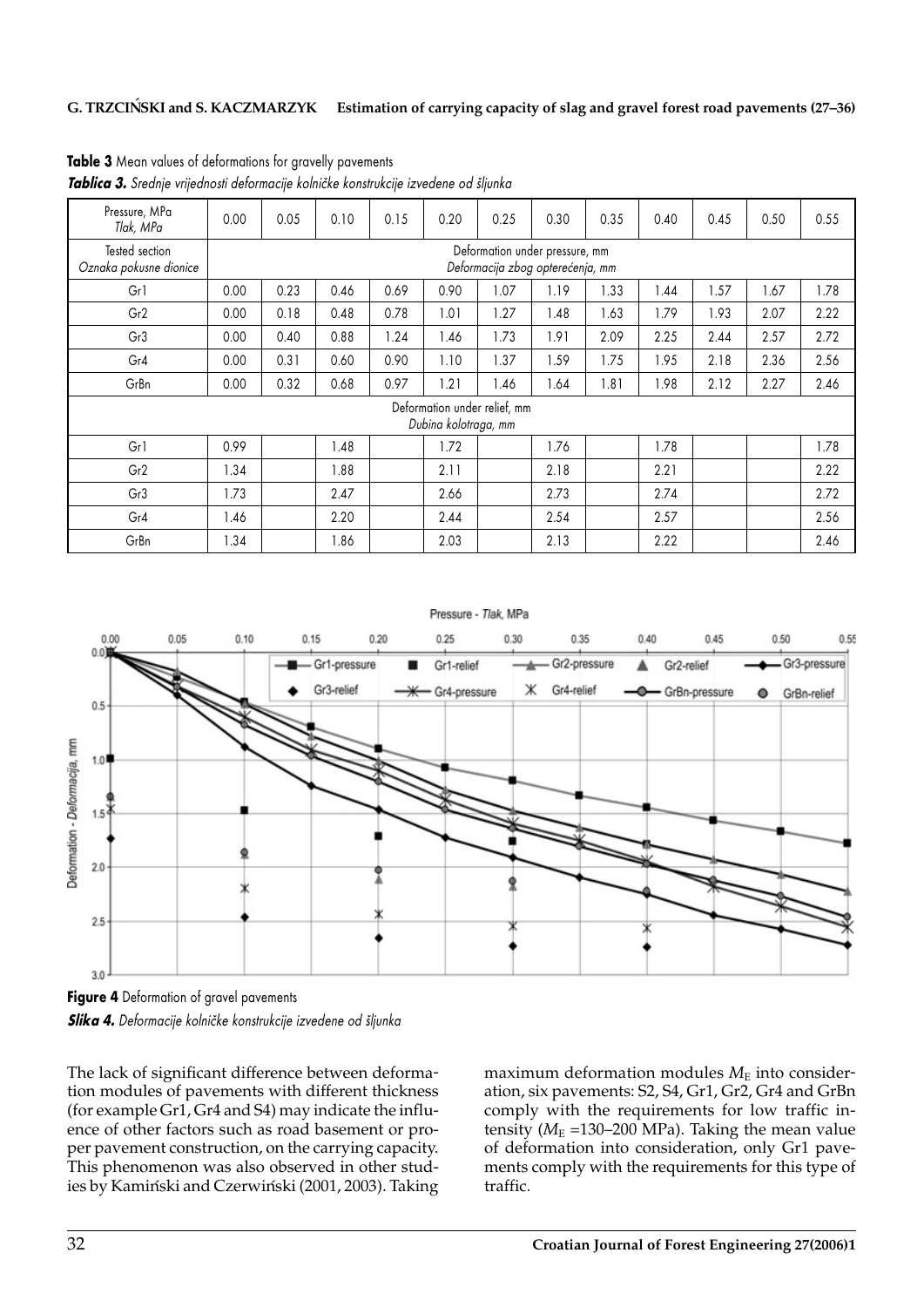**Table 4** Value of pavements deformation module (M<sub>E</sub>) on tested sections

**Tablica 4.** Vrijednosti modula deformacije (M<sub>E</sub>) kolničke konstrukcije *na ispitivane pokusnim dionicama*

| Tested section<br>Oznaka | Value of deformation module, MPa<br>Vrijednosti modula deformacije, MPa |                    |                 |  |  |  |  |  |
|--------------------------|-------------------------------------------------------------------------|--------------------|-----------------|--|--|--|--|--|
| pokusne<br>dionice       | Minimum<br>Najmanja                                                     | Maximum<br>Najveća | Mean<br>Srednja |  |  |  |  |  |
| S <sub>1</sub>           | 46.15                                                                   | 78.95              | 58.94           |  |  |  |  |  |
| S <sub>2</sub>           | 69.77                                                                   | 125.00             | 98.26           |  |  |  |  |  |
| S3                       | 55.56                                                                   | 81.08              | 68.27           |  |  |  |  |  |
| S <sub>4</sub>           | 90.91                                                                   | 100.00             | 94.84           |  |  |  |  |  |
| Gr1                      | 85.71                                                                   | 157.89             | 122.87          |  |  |  |  |  |
| Gr2                      | 43.48                                                                   | 111.11             | 76.67           |  |  |  |  |  |
| Gr3                      | 65.22                                                                   | 96.77              | 84.57           |  |  |  |  |  |
| Gr4                      | 60.00                                                                   | 130.43             | 86.73           |  |  |  |  |  |
| GrBn                     | 75.00                                                                   | 103.45             | 89.23           |  |  |  |  |  |

## **4.2 Elastic deflection – Elastični progib**

According to the methodology, mean deflection (out of 6 measurements) was calculated for each experimental section, and then the mean value was calculated for a particular group of pavement. Among slag pavements, the lowest mean value of elastic deflection (0.65) was obtained for the group S2, and among gravel pavements – for the group Gr1 (1.42 see Table 5). Significant difference was observed between the results of elastic deflection for particular pavements. Only the results for the sections Gr2, Gr3 and Gr4 are similar, as well as single results for slag pavement S1–S2, S1–S3, and S3–S4.

### **Table 5** Value of pavement elastic deflection

*Tablica 5. Vrijednosti elasti~nog progiba kolni~ke konstrukcije na ispitivanim pokusnim dionicama*

| Tested section<br>Oznaka | Value of elastic deflection, mm<br>Vrijednosti elastičnog progiba, mm |                    |                 |  |  |  |  |
|--------------------------|-----------------------------------------------------------------------|--------------------|-----------------|--|--|--|--|
| pokusne<br>dionice       | Minimum<br>Najmanja                                                   | Maximum<br>Najveća | Mean<br>Srednja |  |  |  |  |
| S1                       | 0.74                                                                  | 1.92               | 1.43            |  |  |  |  |
| S <sub>2</sub>           | 0.06                                                                  | 1.14               | 0.65            |  |  |  |  |
| S3                       | 1.38                                                                  | 3.58               | 2.26            |  |  |  |  |
| S4                       | 2.00                                                                  | 4.46               | 2.91            |  |  |  |  |
| Gr1                      | 0.06                                                                  | 1.26               | 0.79            |  |  |  |  |
| Gr <sub>2</sub>          | 1.50                                                                  | 1.90               | 1.67            |  |  |  |  |
| Gr3                      | 1.50                                                                  | 2.44               | 1.85            |  |  |  |  |
| Gr4                      | 1.30                                                                  | 2.86               | 2.04            |  |  |  |  |

# **5. Conclusions –** *Zaklju~ak*

This study proved that the carrying capacity of slag and gravel pavements defined according to mean module  $M<sub>E</sub>$  is insufficient. Two-ply gravel pavements (about 25 cm thick) have the carrying capacity complying with the requirements of low traffic intensity.

The mean carrying capacity of the tested pavements indicates the necessity of verification of forest road pavements construction with respect to the type of the road basement.

## **Acknowledgements** *– Zahvala*

This study was sponsored by the State Forest National Forest Holding.

# **6. References –** *Literatura*

Bien´ B. 1987. Ekonomiczne aspekty doboru nacisków osi pojazdów samochodowych na nawierzchnie dróg. Auto-Technika Motoryzacyjna 5.

BN-64/8931-02. Drogi samochodowe. Oznaczenie modu łu odkształcenia nawierzchni podatnych i podłoża przez obciążenie płytą.

BN-70/8931-06. Drogi samochodowe. Pomiar ugięć nawierzchni podatnych ugięciomierzem belkowym.

Czerniak A. 2001. Infrastruktura drogowa w warunkach trwale zrównoważonej gospodarki lesnej. Rocznik AR w Poznaniu. CCCXXXI. Lesnictwo 39, p. 57–64.

Czerniak A. 2004. Nosnosć cementowogruntowych dróg lesnych (Carrring capacity of cementground of forest roads). Poznanskie Towarzystwo Przyjaciół Nauk Wydział Nauk Rolniczych i Lesnych. Prace Komisji Nauk Rolniczych i Komisji Nauk Lesnych 96, p.1 17–129.

Fertal D. 1994. Intenzita dopravy na lesný cestách (Transport intensity In forest hauling Road) Zaprávy Lesnického Výzkumu 2, p. 34–37.

Kamiński B. et al. 1986. Moduły odkształcen lesnych dróg gruntowych stabilizowanych popiolami lotnymi po 10--letnim okresie eksploatacji. Rocznik AR W Poznaniu. Lesnictwo 22.

Kamiński B., Janaszek K. 1987. Ocena nosnosci bitumowanej drogi lesnej na różnych podbudowach (Estimation of the Wheel load capacity of bituminous forest Road with various roadbeds). Sylwan 1, p. 39–45

Kamiński B., Czerniak A. 2001. Wpływ podłoża gruntowego na nosnosć nawierzchni tłuczniowych (The influence of soil basement on the broken-stone pavement Bering). Poznanskie Towarzystwo Przyjaciól´ Nauk Wydzial´ Nauk Rolniczych i Lesnych. Prace Komisji Nauk Rolniczych i Komisji Nauk Lesnych 90, p. 47–59

Kamiński B., Czerniak A. 2003. Ocena stanu nawierzchni lesnej drogi tluczniowej w Puszczy Noteckiej po dwuletnim okresie eksploatacji (Assessment of the state of the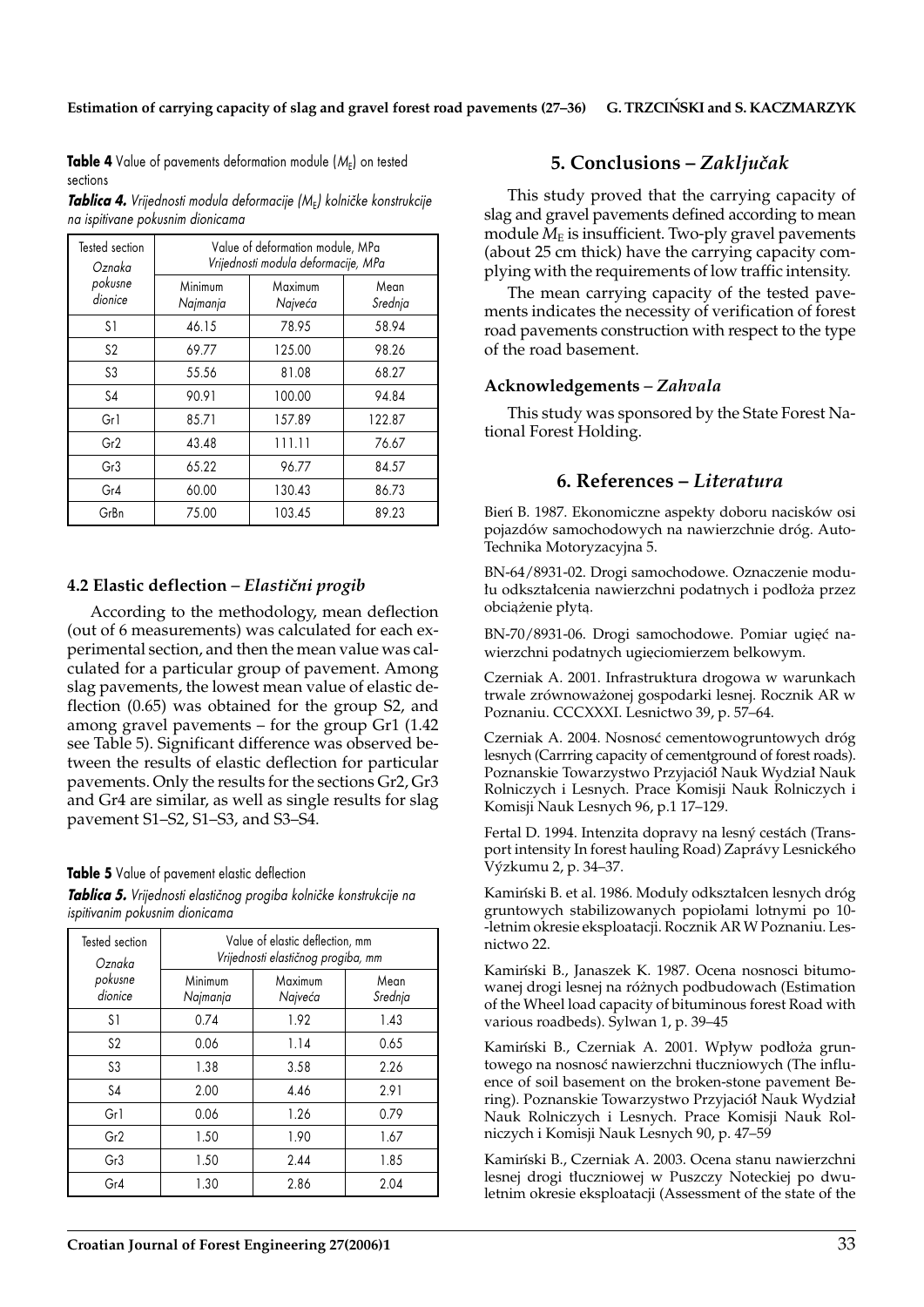#### **G. TRZCIN´SKI and S. KACZMARZYK Estimation of carrying capacity of slag and gravel forest road pavements (27–36)**

macadam forest Road In the Notecka Forest after two years of axploatation). Sylwan 6, p. 14–21

Kamiński E. et al. 1977. Badania cech wytrzymałosciowych nawierzchni drogowych i sposobów umacniania gruntów substancjami wiążącymi. Maszynopis Biblioteka<br>SCCW Warszawa SGGW. Warszawa.

Koczwan´ski S., Nowakowska-Moryl J. 1992. Badanie ruchu drogowego na wybranych drogach lesnych w Nadlesnictwie Krzeszowice. Sylwan 10, p. 19–42.

Komorowski. et al. 1990. Badania wzorców srodków transportowych do drewna. Porównanie zestawów wywozowych Sisu, Iveco. Tam. Biuletyn IBL 2. Warszawa, p. 30–33.

Kosztka M. 1996. Maintenace management system of forest roads. Report on seminar on Environmentally Sound Forest Roads and Wood Transport. <www.fao.org/docrep/ x0622E>

Martin A. M., Owende P. M. O., O'Mahony M. J., Ward S. M. 1999. Estimation of the serviceability of forest access roads. Journal of Forest Engineering 10 (2), p. 55–61.

Mcfarlane H. W., Paterson W. G., Dohaney W. J. 1975. Experience with the Benkelman Beam on Canadian Forest Roads. Transportation Research Board 160, p. 210–217.

O'Mahony M. J., Ueberschaer A., Owende P. M. O., Ward S. M. 2000. Bearing capacity of forest access roads built on peat soils. Journal of Terramechanics 37(3), p. 127–138.

Pien´kos K. 1997. Rola warunków gruntowo-wodnych w inżynieryjnym zagospodarowaniu lasów (The role of relations between the ground and the water in the forest engineering management). Sylwan 3, p. 91–100.

Sedlak O. K. 1996. Forest road construction policies in Austria. Report on seminar on Environmentally Sound Forest Roads and Wood Transport. <www.fao.org/docrep/ x0622E>

Sidorowicz J. et al. 1990. Katalog i wytyczne techniczne dla dróg lesnych wewnątrzzakładowych. Naczelny Zarząd Lasów Panstwowych. Warszawa.

Trzcin´ski G. 2001. Analiza struktury ruchu w lesnej sieci komunikacyjnej na przykładzie wybranych nadlesnictw (Analysis traffic structure in forest road network on the example of selected forest districts). Ph. D. thesis. Biblioteka SGGW. Warszawa.

#### *Sa`etak*

# Procjena nosivosti šumskih cesta s kolničkom konstrukcijom izrađenom od šljake (troske) i od šljunka (tucanika)

*Za {umske je ceste karakteristi~na niska frekvencija (intenzitet) prometa, glavnina se prometa tijekom* godine odvija u određenom kraćem razdoblju, a najveći udio u prometnom opterećenju zauzimaju teški *{umski kamioni osovinskoga optere}enja ~esto ve}ega i od 80 kN (Nowakowska-Moryl 1992, Fertal 1994, Trcinski 2001). Poradi {to manjih tro{kova odr`avanja {umskih cesta zbog o{te}enja kolni~ke konstrukcije {umske je ceste potrebno graditi sukladno preporu~enim tehni~kim zna~ajkama i propisanomu postupku izgradnje za određenu kategoriju šumske ceste (Siedrowicy i dr. 1990).* 

*U dr`avnim se {umama u Poljskoj {umske ceste prema dnevnoj frekvenciji prometa {umskih kamiona osovinskoga pritiska od 80 kN dijele u tri kategorije. Prva kategorija {umskih cesta (s vi{e od 14 te{kih vozila dnevno) ima bitumenski gornji stroj kolni~ke konstrukcije izra|en na cementom pobolj{anoj posteljici i podlozi od drobljenoga kamena. Druga kategorija {umskih cesta (s dnevnim prometom te{kih {umskih* kamiona između 6 i 13) ima dvoslojnu kolničku konstrukciju izrađenu od šljunka (tucanika), šljake (troske) *ili drobljenoga kamena. Za tre}u je kategoriju {umskih cesta ({umske ceste sa slabim prometom), uz dnevni promet {umskih kamiona do 6, propisana jednoslojna kolni~ka konstrukcija od {ljunka (tucanika), {ljake (troske) ili zemlje.*

*U ukupnoj strukturi vrsta kolni~kih konstrukcija prevladavaju zemljani kolnici sa 86,9 %, slijede {ljun~ani kolnici s 4 %, dok kolnici izra|eni od {ljake imaju udio od 3,6 %. Inventura {umskih cesta ~esto* upućuje na nižu razinu kvalitete nego što je propisano važećim propisima. Tada je nužno što prije popraviti *kolni~ku konstrukciju temeljem rezultata dobivenih procjenom njezine nosivosti.*

*Svrha je ovoga rada procijeniti nosivost kolni~ke konstrukcije {umskih cesta izgra|enih na razli~itim tipovima tla uz ove ciljeve (faze) istra`ivanja: odabir testnih dionica {umskih cesta, ra{~lamba kolni~ke* konstrukcije, procjena matičnoga tipa tla (uz kasniju laboratorijsku potvrdu procjene), određivanje de*formacije kolni~ke konstrukcije te izra~un modula deformacije i elasti~noga progiba kolni~ke konstrukcije.*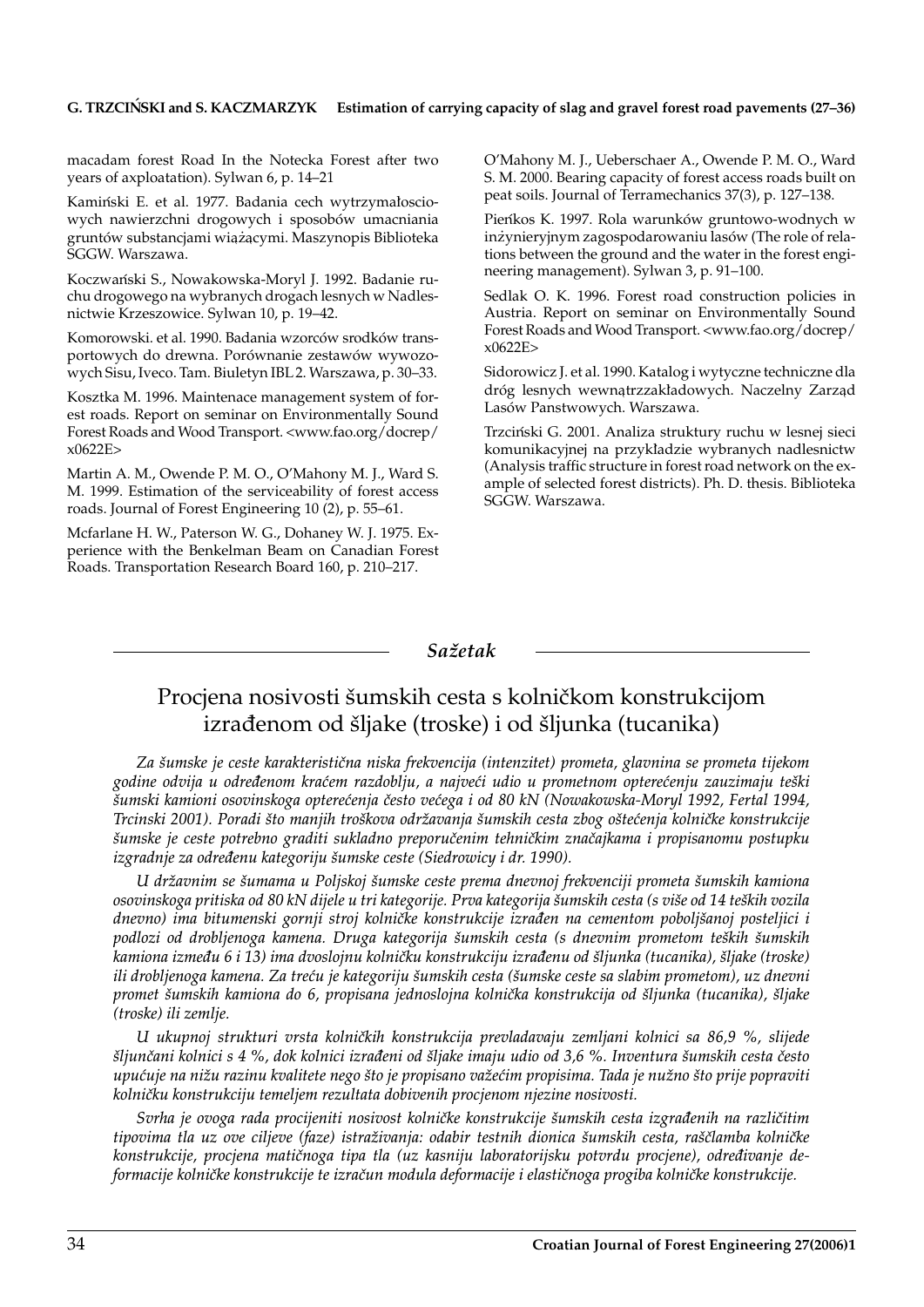#### **Estimation of carrying capacity of slag and gravel forest road pavements (27–36) G. TRZCIN´SKI and S. KACZMARZYK**

*Za istra`ivanje je odabrano i obilje`eno devet pokusnih dionica {umskih cesta u {umskom podru~ju Gidle na jugu Poljske. ^etiri pokusne dionice imaju kolni~ku konstrukciju izvedenu od {ljake, na ~etiri je pokusne dionice kolni~ka konstrukcija {ljun~ana, dok se na jednoj pokusnoj dionici nalazi kolni~ka konstrukcija izgrađena od kombinacije šljunka i drobljenoga kamena. Struktura je kolničke konstrukcije precizno određena na prokopu {umske ceste dubine 50 cm uz fotodokumentiranje. Sve su testne dionice duljine 10 metara i smje{tene su na onim djelovima {umske ceste koji su karakterizirani homogenom strukturom kolni~ke konstrukcije i dobrim op}im stanjem tijela ceste. Za svaku je pokusnu dionicu temeljem geolo{ko-pedolo{koga tematskoga zemljovida istra`ivanoga podru~ja odre|en tip tla (uzeti su uzorci poslije ispitivani u pedolo{kom laboratoriju), kao i vrsta sastojine. Detaljan je opis pojedine testne dionice prikazan u tablici 1.*

Testne dionice S1 i S2 imaju kolničku konstrukciju izvedenu od šljake s debljinom kolničke konstrukcije većom od propisane za drugu kategoriju šumskih cesta. Pokusna dionica S3 ima debljinu kolničke kon*strukcije manju od preporu~ene za jednoslojne kolni~ke konstrukcije {umskih cesta najni`e (tre}e) kategorije. Na dionici S4 kolni~ka je konstrukcija izgra|ena u suglasju s preporukama za tre}u kategoriju {umskih cesta. Debljina {ljun~ane kolni~ke konstrukcije pokusnih dionica Gr1 i Gr2 odgovara preporukama tehni~kih* značajki za drugu kategoriju šumskih cesta, dok pokusne dionice Gr3 i Gr 4 imaju jednoslojne kolničke *konstrukcije debljine na razini {umskih cesta niskoga prometnoga optere}enja.*

*Modul deformacije (M<sub>F</sub>) kolničke konstrukcije i posteljice šumske ceste izmjeren je okruglom pločom VSS* promjera 30 cm prema preporukama Poljskih normi. Norma BN-64/8931-02 pruža mogućnost opterećenja *do 0,55 MPa. Mjerenje je obavljeno u podru~ju kolotraga {umske ceste, i to najmanje tri mjerenja na svakoj pokusnoj dionici. Ako su odstupanja u dobivenim rezultatima bila zna~ajna, provodila su se i dodatna mjerenja. Ukupno je obavljeno 29 mjerenja modula deformacije. Na~in je mjerenja modula deformacije prikazan na slici 1.*

Usporedo s izmjerom za potrebe izračunavanja modula deformacije određivan je i elastični progib *kolni~ke konstrukcije primjenom Benkelmanova deflektometra u suglasju s Poljskim normama BN-70/ 8931-06. Na svakoj je pokusnoj dionici {umske ceste obavljeno {est mjerenja potrebnih za izra~un elasti~noga progiba, a udaljenost izme|u mjernih to~aka iznosila je 6 metara. Za svaku je dionicu odre|ena srednja vrijednost {est mjerenja koja je kori{tena pri daljnjim ra{~lambama i usporedbama. Postupak je mjerenja* prikazan na slici 2. Statistička je analiza provedena u okruženju Windows programom Statgraphics®Plus *metodom ANOVA i testom multiple regresije.*

*Rezultati izra~una modula deformacije kolni~ke konstrukcije (srednje vrijednosti) pri izmjeri razli~ito optere}enom kru`nom VSS plo~om prikazani su u tablici 2 i na slici 3 (za kolni~ku konstrukciju izvedenu od {ljake) te u tablici 3 i na slici 4 (za kolni~ku konstrukciju izvedenu od {ljunka odnosno {ljunka i drobljenoga kamena kod testne dionice GrBn).*

*Najmanja je deformacija pri najve}em optere}enju kru`ne VSS plo~e od 0,55 MPa za jednoslojnu kolni~ku konstrukciju izvedenu od {ljake odre|ena na testnoj dionici S4 i iznosila je 2,03 mm uz napomenu* kako je za ovu testnu dionicu vezana i najmanja deformacija od 0,67 mm nakon prestanka opterećenja. Na ispitivanoj dionici šumske ceste S1 zabilježene su najveće deformacije pri opterećenju (2,96 mm) i nakon *prestanka optere}enja (1,69 mm).*

*Na ispitivanoj dionici {umske ceste sa {ljun~anom kolni~kom konstrukcijom najve}e debljine (Gr1)* zabilježene su najmanje vrijednosti deformacije kolničke konstrukcije pri najvećem opterećenju VSS kružnom *plo~om (0,55 MPa) od 1,78 mm, ali i nakon prestanka optere}enja od 0,99 mm. Najve}e su vrijednosti dobivene na ispitivanoj dionici {umske ceste Gr3 (2,72 mm i 1,73 mm). Vrijednosti deformacije za {ljun~ane kolni~ke konstrukcije pri optere}enju i nakon prestanka optere}enja pokazuju kako kvaliteta materijala koji je ugra|en u tijelo {umske ceste (lokalni materijal) utje~e na nosivost kolni~ke konstrukcije. Tako|er se kolni~ka konstrukcija izgra|ena od kombinacije {ljunka i lomljenoga kamena (GrBn) pokazala kao najlo{ija u uvjetima nenosivih tala.*

*Najmanje, srednje i najve}e vrijednosti modula deformacije kolni~ke konstrukcije odre|ene ispitne dionice {umske ceste izra~unate su temeljem rezultata VSS testa i prikazane su u tablici 4. Najve}i modul* deformacije izračunat je za pokusnu dionicu Gr1 (122,87 MPa). Dvije pokusne dionice s kolničkom *konstrukcijom izvedenom od {ljake, ali zna~ajnih razlika u debljini (sukladno kategoriji {umske ceste), imaju vrlo slične izračunate vrijednosti modula deformacije (98,26 MPa i 94,84 MPa). Statistička analiza* (ANOVA) nije pokazala statistički značajne razlike između izračunatih modula deformacije kolničke kon*strukcije na razli~itim testiranim dionicama {umskih cesta. Test je multiple regresije pokazao zna~ajne*